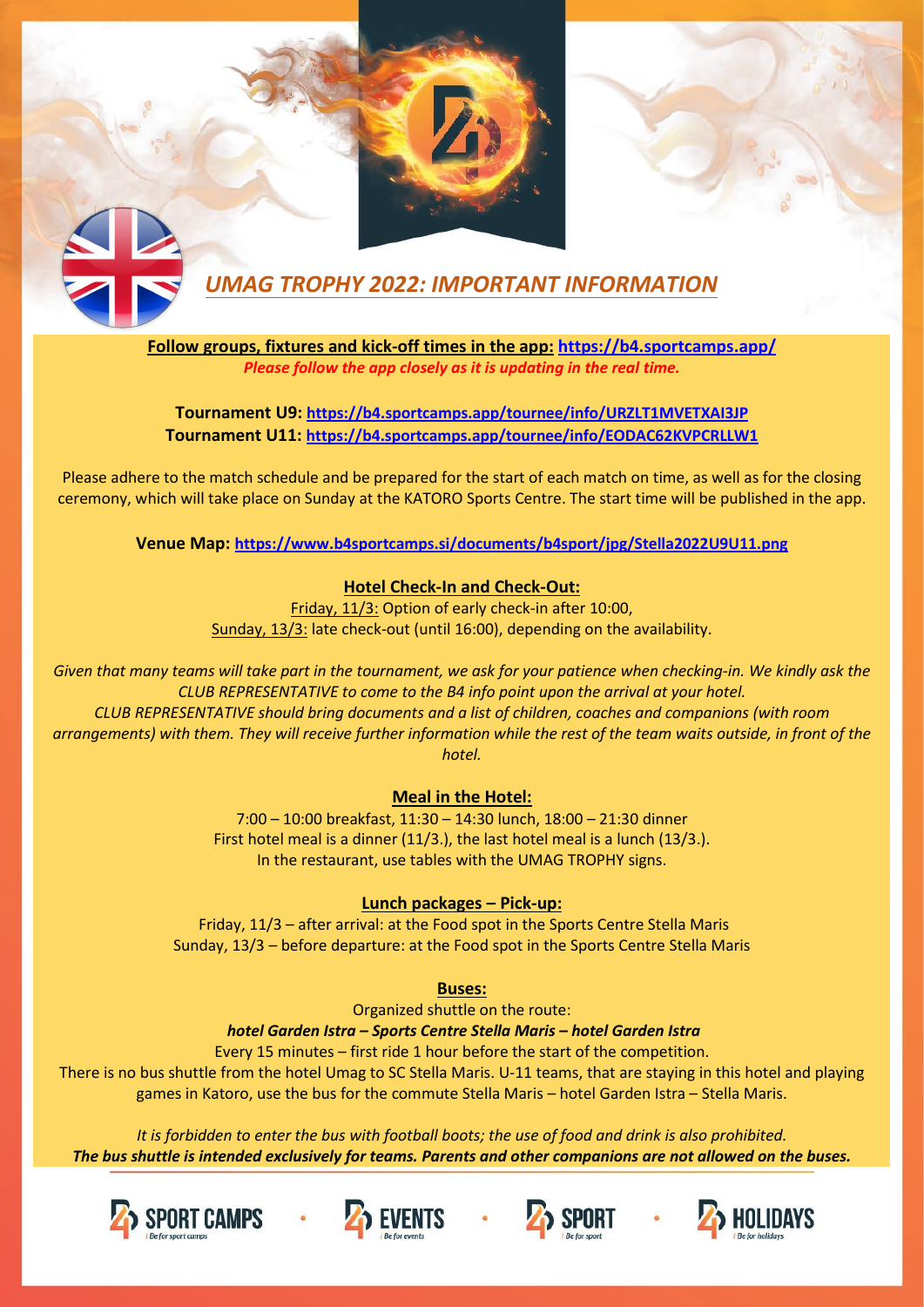# *UMAG TROPHY 2022: IMPORTANT INFORMATION*

**Water:**

Drinking tap water at the venues (sports centres) is available. Children should bring water bottles.

**Covid Info:** 

When entering (**only**) Croatia it is still necessary to **have one of these certificates Negative Anti-Gen or PCR test** / **Vaccination certificate** / **Recovered from Covid-10 certificate Exception** (without test or quarantine): CHILDREN, younger than 11.99 years, travelling with a parent/guardian, who has a valid certificate.

Everyone that needs a Covid certificate for the return home, please let us know until Thursday, March 10, at **[trophy@b4.si.](mailto:trophy@b4.si)** 

We will arrange testing for everyone that applies till the deadline.

## **Behaviour at the Hotel:**

Please warn the players to take as much food as they will eat. The use of football boots and the use of hotel towels or sheets for cleaning football boots is prohibited in the hotel and rooms; the use of balls in the hotel is strictly forbidden.

After 21:30, excessive noise is prohibited by law at the hotel and house rules must be respected. Use of the pool is allowed accompanied by coaches; to use the pool, check availability at the hotel reception beforehand. Please do not leave hotel keys / cards in the room.

**Climbing on balconies is strictly forbidden!**

### **Other:**

Each person lives and uses hotel and sports facilities in Umag at their own risk. Agency B4 does not accept responsibility for any injuries, nor is it responsible for the wardrobe and personal property of players and team staff. Agency B4 also does not take responsibility for any damage to the hotel and loss of hotel cards (which will be charged according to the hotel price list).

### **More Information:**

On Friday, 11/3 from 10:00, the B4 info point will operate in the Stella Maris Sports Centre, where you will get all the necessary information.

For any additional questions before the arrival please do not hesitate to contact us at **[trophy@b4.si.](mailto:trophy@b4.si)**

*Thank you in advance for your cooperation and adherence to our instructions. We wish all the teams lots of fun and successful performances in the tournament.* 







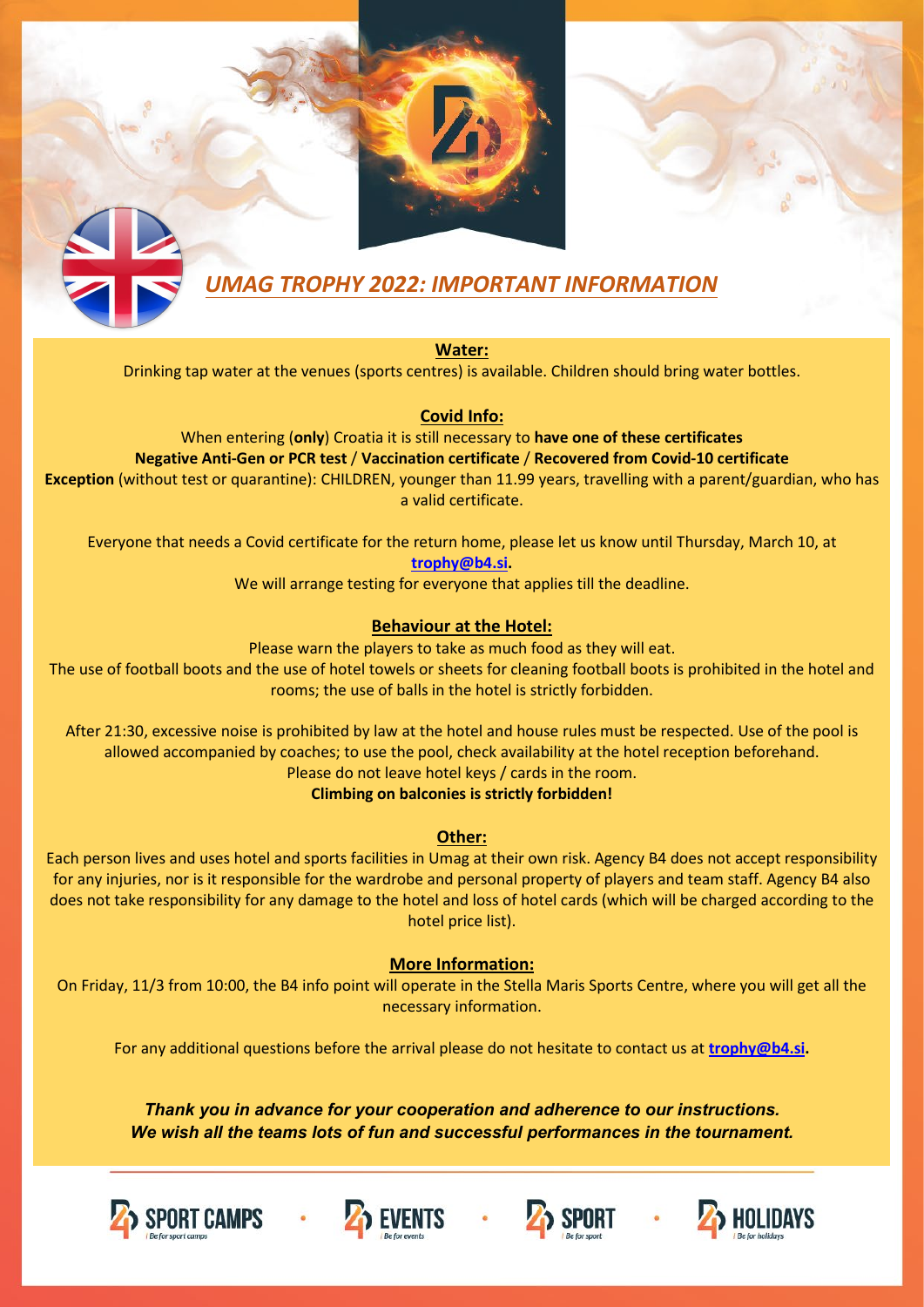



## *UMAG TROPHY 2022: POMEMBNE INFORMACIJE*

**Skupine in razporede spremljajte na aplikaciji: <https://b4.sportcamps.app/>** *Aplikacijo prosimo, da redno spremljate, ker se sproti osvežuje.* 

**Turnir U9: <https://b4.sportcamps.app/tournee/info/URZLT1MVETXAI3JP> Turnir U11:<https://b4.sportcamps.app/tournee/info/EODAC62KVPCRLLW1>**

Prosimo, da se držite urnika tekem in ste pravočasno pripravljeni na začetek posamezne tekme, kot tudi na zaključno slovesnost, ki bo v nedeljo v športnem centru KATORO. Ura pričetka bo objavljena v aplikaciji.

**Zemljevid prizorišča: <https://www.b4sportcamps.si/documents/b4sport/jpg/Stella2022U9U11.png>**

## **Prijava in odjava v hotel:**

Petek, 11.3.: možnost zgodnje prijave od 10.00 ure dalje glede na razpoložljivost. Nedelja, 13.3.: možna pozna odjava do 16.00 ure glede na razpoložljivost.

*Glede na to, da bo na turnirju sodelovalo veliko število ekip, vas prosimo za razumevanje pri prijavi v sobe. Da bi lahko leta potekala kar najhitreje, vas prosimo da se ob prihodu v vaš hotel ODGOVORNA OSEBA KLUBA javi na info točki B4. ODGOVORNA OSEBA KLUBA naj s seboj prinese dokumente in spisek otrok, trenerjev in spremljevalcev (kako bodo skupaj v sobah). Prejeli boste nadaljnje informacije, ostala ekipa pa medtem počaka zunaj pred hotelom.*

### **Obroki v hotelu:**

7.00 – 10.00 zajtrk, 11.30 – 14.30 kosilo, 18.00 – 21.30 večerja Prvi hotelski obrok je večerja (11.3.), zadnji hotelski obrok je kosilo (13.3.). V restavraciji uporabljajte mize, ki bodo označene z namiznimi tablicami UMAG TROPHY.

### **Lunch paketi - prevzem:**

Petek, 11.3. – ob prihodu: na gostinski točki v športnem centru Stella Maris Nedelja, 13.3. – pred odhodom: na gostinski točki v športnem centru Stella Maris

### **Avtobusi:**

Organiziran prevoz na relaciji: *hotel Garden Istra – igrišča Stella Maris – hotel Garden Istra* 

na vsakih 15 minut s prvo vožnjo eno uro pred pričetkom tekmovanja.

Avtobusnega prevoza iz bližnjega hotela Umag v Stella Maris ni. Ekipe U-11, ki bivajo v hotelu Umag in igrajo tekme v Katoru koristijo avtobusni prevoz Stella Maris – hotel Garden Istra – Stella Maris.

*Na avtobus je prepovedan vstop s kopačkami; prepovedana je tudi uporaba hrane in pijače. Avtobus je namenjen transferjem izključno za ekipe. Vstop na avtobuse staršem in ostalim spremljevalcem ni dovoljen.*